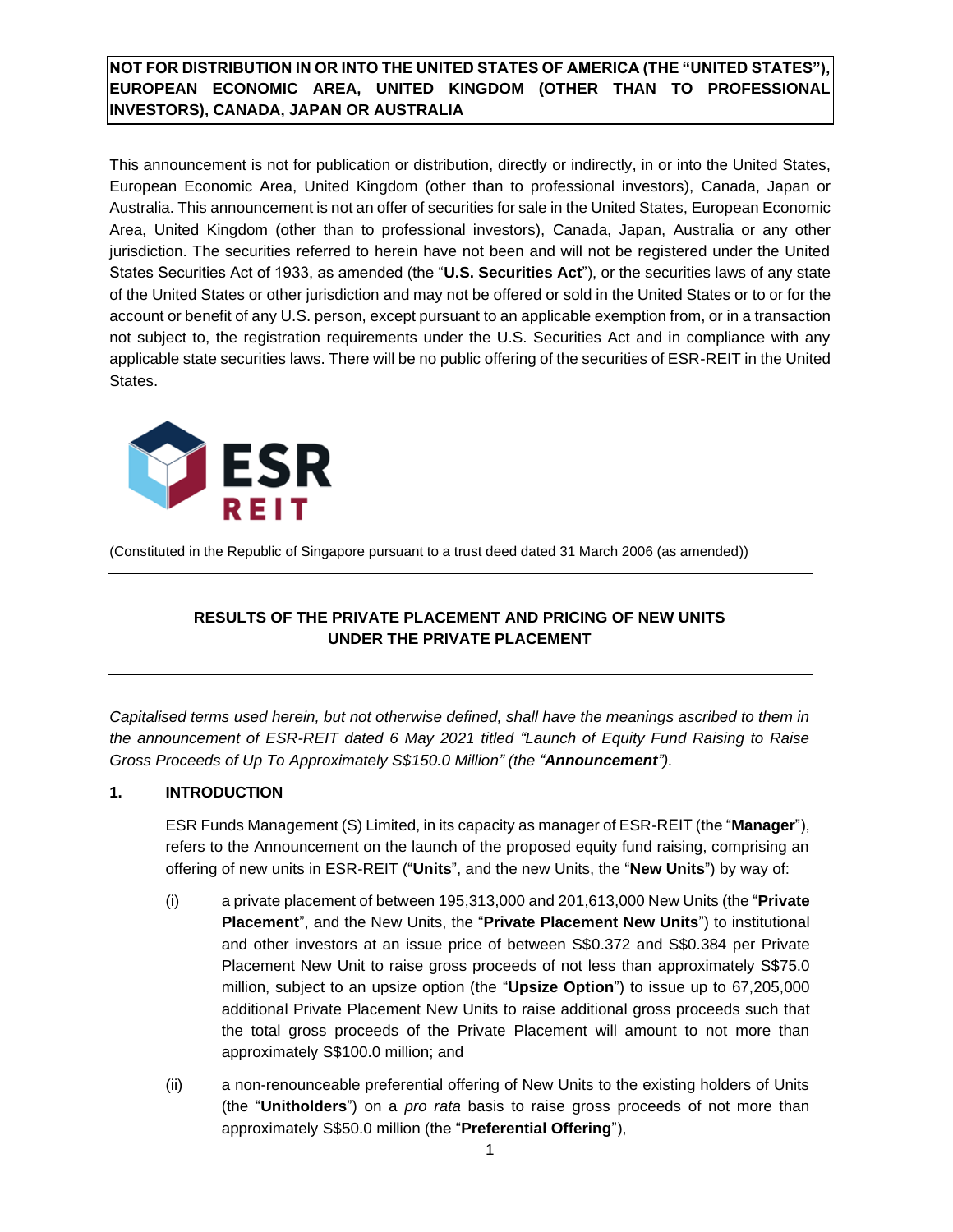(together, the "**Equity Fund Raising**"). Pursuant to the Equity Fund Raising, the Manager has no intention of raising aggregate gross proceeds in excess of approximately S\$150.0 million.

The Manager wishes to announce that Citigroup Global Markets Singapore Pte. Ltd. and DBS Bank Ltd., as the joint global co-ordinators and bookrunners for the Private Placement (the "**Joint Global Co-ordinators and Bookrunners**"), have in consultation with the Manager closed the book of orders for the Private Placement on 6 May 2021.

The issue price per New Unit under the Private Placement has been fixed at S\$0.372 per New Unit (the "**Private Placement Issue Price**"), as agreed between the Manager and the Joint Global Co-ordinators and Bookrunners following a book-building process.

The Upsize Option has been exercised in full. With the exercise of the Upsize Option, a total of 268,818,000 New Units will be issued pursuant to the Private Placement, increasing the aggregate gross proceeds raised to approximately S\$100.0 million.

The Private Placement was approximately 3.4 times covered (based on aggregate gross proceeds of approximately S\$100.0 million) and saw strong participation from new and existing institutional and other investors.

The Private Placement Issue Price of S\$0.372 per New Unit represents a discount of:

- (a) approximately 8.9% to the volume weighted average price ("**VWAP**") of S\$0.4084 per Unit for all trades in the Units done on Singapore Exchange Securities Trading Limited (the "SGX-ST") for the preceding Market Day<sup>1</sup> on 5 May 2021, up to the time the Placement Agreement was signed on 6 May 2021; and
- (b) (for illustrative purposes only) approximately 8.0% to the adjusted VWAP ("**Adjusted VWAP**") <sup>2</sup> of S\$0.4043 per Unit.

### **2. USE OF PROCEEDS**

It was stated in the Announcement that subject to relevant laws and regulations, on the basis that the Manager will raise gross proceeds of approximately S\$150.0 million from the Equity Fund Raising, the Manager intends to use the gross proceeds from the Equity Fund Raising in the following manner:

- (i) approximately S\$71.8 million (which is equivalent to 47.8% of the gross proceeds of the Equity Fund Raising) to partially finance ESR-REIT's total costs of the acquisition of a modern ramp-up logistics asset located at 46A Tanjong Penjuru, Singapore 609040 (the "**Singapore Acquisition**"). Please refer to the announcement of ESR-REIT titled "Proposed Acquisition of 46A Tanjong Penjuru" dated 6 May 2021 for further details of the Singapore Acquisition;
- (ii) approximately S\$43.5 million (which is equivalent to 29.0% of the gross proceeds of the Equity Fund Raising) to partially finance the asset enhancement of the properties

<sup>1</sup> "**Market Day**" refers to a day on which the SGX-ST is open for securities trading.

<sup>2</sup> The "**Adjusted VWAP**" is computed based on the VWAP of all trades in the Units on the SGX-ST for the preceding Market Day on 5 May 2021, up to the time the Placement Agreement was signed on 6 May 2021, and subtracting the estimated Advanced Distribution of approximately 0.410 Singapore cents per Unit (being the mid-point of the estimated Advanced Distribution Range). This amount is only an estimate based on information currently available to the Manager and the actual Advanced Distribution may differ and will be announced on a later date.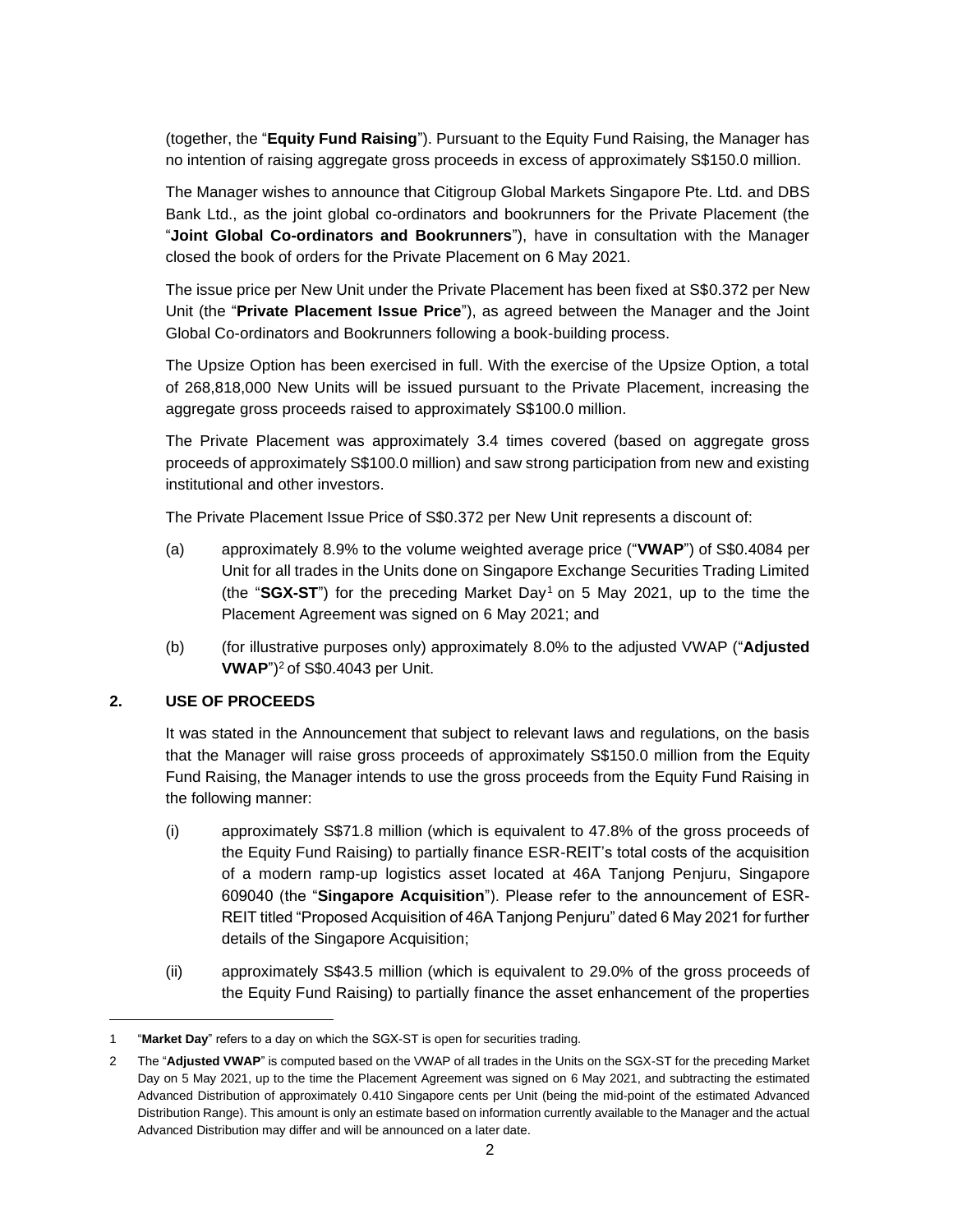located at 16 Tai Seng Street, Singapore 534138 and 7000 Ang Mo Kio Avenue 5, Singapore 569877 (the "**Asset Enhancement Initiatives**");

- (iii) approximately S\$31.0 million (which is equivalent to approximately 20.7% of the gross proceeds of the Equity Fund Raising) for the repayment of existing indebtedness of ESR-REIT (the "**Debt Repayment**"); and
- (iv) approximately S\$3.8 million (which is equivalent to 2.5% of the gross proceeds of the Equity Fund Raising) to pay for the estimated fees and expenses, including professional fees and expenses, incurred or to be incurred by ESR-REIT in connection with the Equity Fund Raising.

Based on the timing requirements for the funding of the Singapore Acquisition and the Asset Enhancement Initiatives, subject to relevant laws and regulations, the Manager intends to use the gross proceeds of approximately S\$100.0 million from the Private Placement in the following manner:

- (a) approximately S\$71.8 million (which is equivalent to 71.8% of the gross proceeds of the Private Placement) to partially finance the Singapore Acquisition;
- (b) approximately S\$24.5 million (which is equivalent to 24.5% of the gross proceeds of the Private Placement) to partially finance the Asset Enhancement Initiatives; and
- (c) approximately S\$3.8 million (which is equivalent to 3.8% of the gross proceeds of the Private Placement) to pay for the estimated fees and expenses, including professional fees and expenses, incurred or to be incurred by ESR-REIT in connection with the Equity Fund Raising.

For clarity, the Manager will announce details of the intended utilisation of the proceeds of the Preferential Offering at the appropriate time.

Notwithstanding its current intention, in the event that the Private Placement is completed but the Singapore Acquisition, the Asset Enhancement Initiatives and/or the Debt Repayment do not proceed for whatever reason, the Manager may, subject to relevant laws and regulations, utilise the net proceeds from the Private Placement at its absolute discretion for other purposes, including without limitation, for funding capital expenditures.

Pending the deployment of the net proceeds of the Private Placement, the net proceeds may, subject to relevant laws and regulations, be deposited with banks and/or financial institutions, or be used to repay outstanding borrowings or for any other purpose on a short-term basis as the Manager may, in its absolute discretion, deem fit.

The Manager will make periodic announcements on the utilisation of the net proceeds of the Private Placement via SGXNET as and when such funds are materially disbursed and whether such a use is in accordance with the stated use and in accordance with the percentage allocated. Where proceeds are to be used for working capital purposes, the Manager will disclose a breakdown with specific details on the use of proceeds for working capital in ESR-REIT's announcements on the use of proceeds and in ESR-REIT's annual report and where there is any material deviation from the stated use of proceeds, the Manager will announce the reasons for such deviation.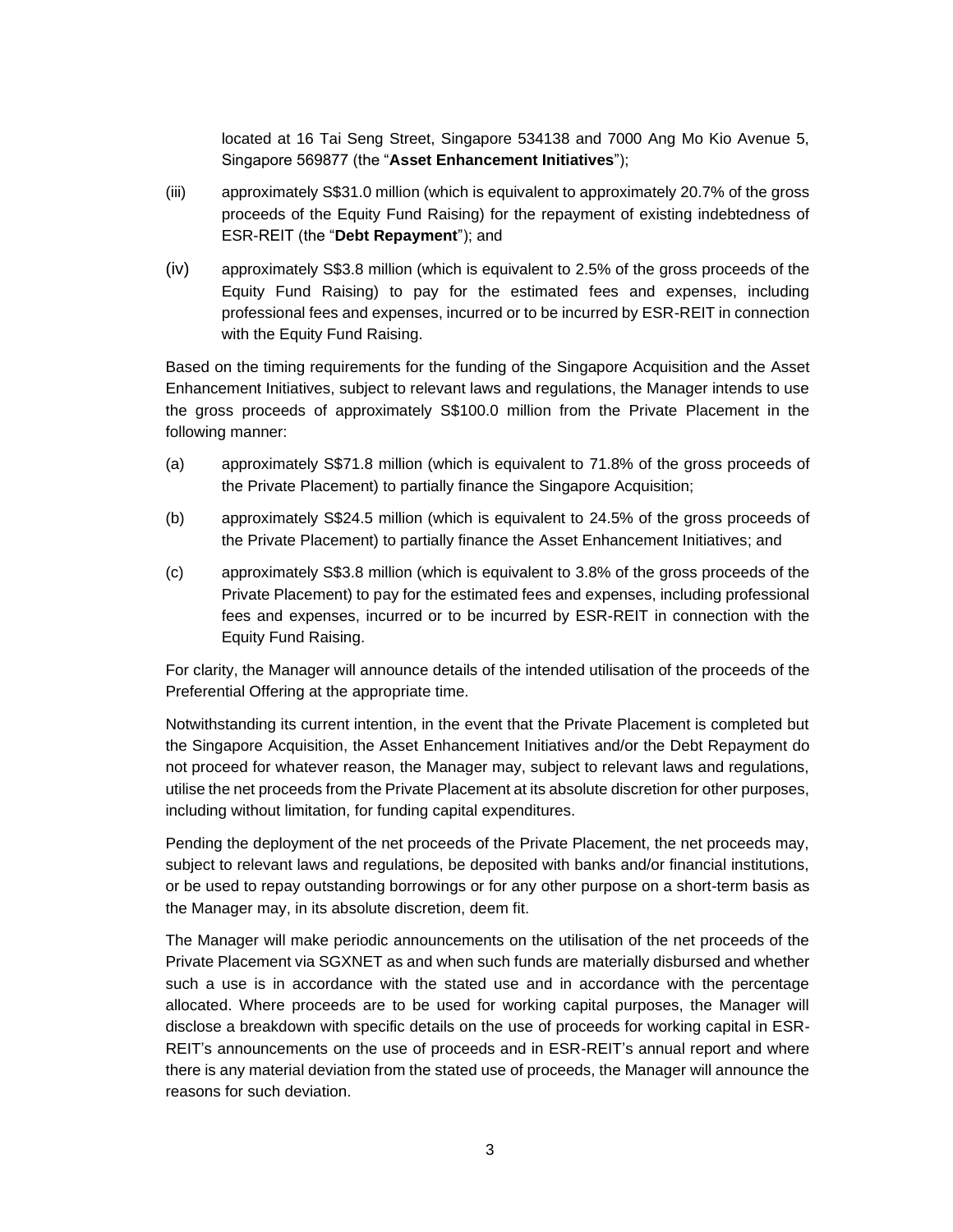### **3. APPLICATION TO THE SGX-ST FOR IN-PRINCIPLE APPROVAL**

The Manager will make a formal application to the SGX-ST for the listing of, dealing in and quotation for the Private Placement New Units on the Main Board of the SGX-ST. An announcement will be made upon the receipt of such in-principle approval from the SGX-ST. The trading of the Private Placement New Units on the SGX-ST is currently expected to commence at 9.00 a.m. on or around 18 May 2021.

The Private Placement shall be subject to certain conditions precedent more particularly set out in the Placement Agreement, including the receipt of the approval in-principle of the SGX-ST for the listing of, dealing in and quotation for the Private Placement New Units on the Main Board of the SGX-ST.

### **BY ORDER OF THE BOARD**

#### **ESR Funds Management (S) Limited**

As Manager of ESR-REIT (Company Registration No. 200512804G, Capital Markets Services Licence No. 1001312-5)

#### **Adrian Chui**

Chief Executive Officer and Executive Director 7 May 2021

For further enquiries, please contact:

## **ESR Funds Management (S) Limited**

Gloria Low Lyn Ong Corporate Communications Manager **Investor Relations Manager** Tel: +65 6827 9332 Tel: +65 6827 9504 [Email:](mailto:gloria.low@esr-reit.com.sg) gloria.low@esr-reit.com.sg [Email:](mailto:lyn.ong@esr-reit.com.sg) lyn.ong@esr-reit.com.sg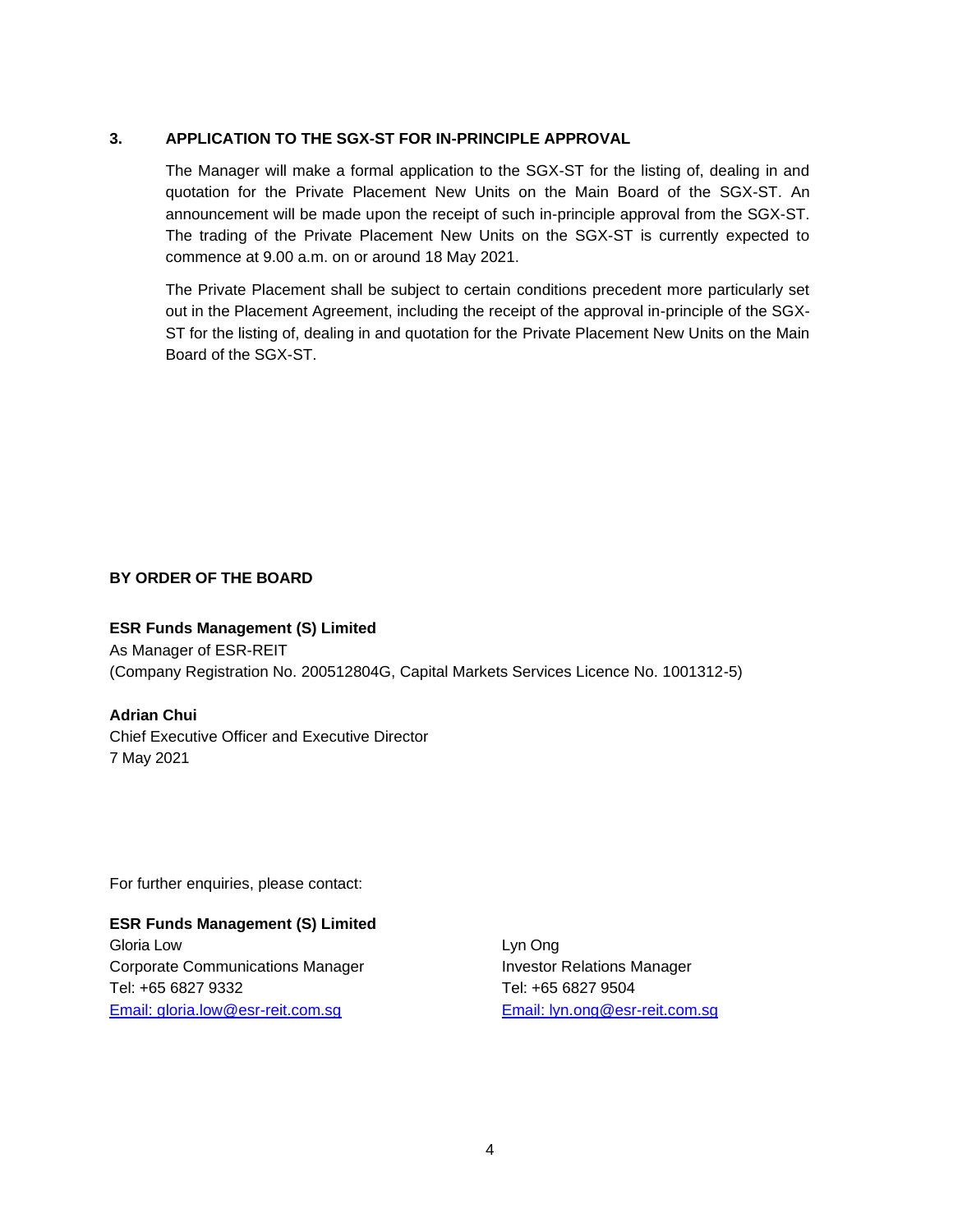## **About ESR-REIT**

ESR-REIT has been listed on Singapore Exchange Securities Trading Limited since 25 July 2006.

ESR-REIT invests in quality income-producing industrial properties and as at 31 December 2020 holds interest in a diversified portfolio of 57 properties located across Singapore, with a total gross floor area of approximately 15.1 million square feet and an aggregate property value of S\$3.1 billion<sup>3</sup>. The properties are in the following business sectors: Business Park, High-Specs Industrial, Logistics/Warehouse and General Industrial, and are located close to major transportation hubs and key industrial zones island-wide.

The Manager's objective is to provide Unitholders with a stable income stream through the successful implementation of the following strategies:

- Acquisition of value-enhancing properties;
- Proactive asset management;
- Divestment of non-core properties; and
- Prudent capital and risk management.

ESR Funds Management (S) Limited, the Manager of ESR-REIT, is owned by namely, ESR Cayman Limited ("**ESR**") (67.3%), Shanghai Summit Pte. Ltd. (25.0%), and Mitsui & Co., Ltd (7.7%).

For further information on ESR-REIT, please visit [www.esr-reit.com.sg.](http://www.esr-reit.com.sg/)

### **About the Sponsor, ESR**

ESR is the largest APAC focused logistics real estate platform by gross floor area ("**GFA**") and by value of the assets owned directly and by the funds and investment vehicles it manages. ESR and the funds and investment vehicles it manages are backed by some of the world's preeminent investors including APG, CPP Investments, JD.com, Oxford Properties, PGGM and SK Holdings. The ESR platform spans major economies across the APAC region, including the People's Republic of China, Japan, South Korea, Singapore, Australia and India. As of 31 December 2020, the fair value of the properties directly held by ESR and the assets under management with respect to the funds and investment vehicles managed by ESR recorded approximately US\$30 billion, and GFA of properties completed and under development as well as GFA to be built on land held for future development comprised over 20 million sqm in total. Listed on the Main Board of The Stock Exchange of Hong Kong Limited in November 2019, ESR is a constituent of the FTSE Global Equity Index Series (Large Cap), Hang Seng Composite Index and MSCI Hong Kong Index.

For more information on ESR, please visit [www.esr.com.](http://www.esr.com/)

<sup>3</sup> Includes 100% of the valuation of 7000 Ang Mo Kio Avenue 5 and 48 Pandan Road, in which ESR-REIT holds 80% interest in 7000 Ang Mo Kio Avenue 5 and 49% interest in 48 Pandan Road, but excludes the effects arising from the adoption of Financial Reporting Standard (FRS) 116 Leases which became effective on 1 January 2019. Valuation as at 31 December 2020.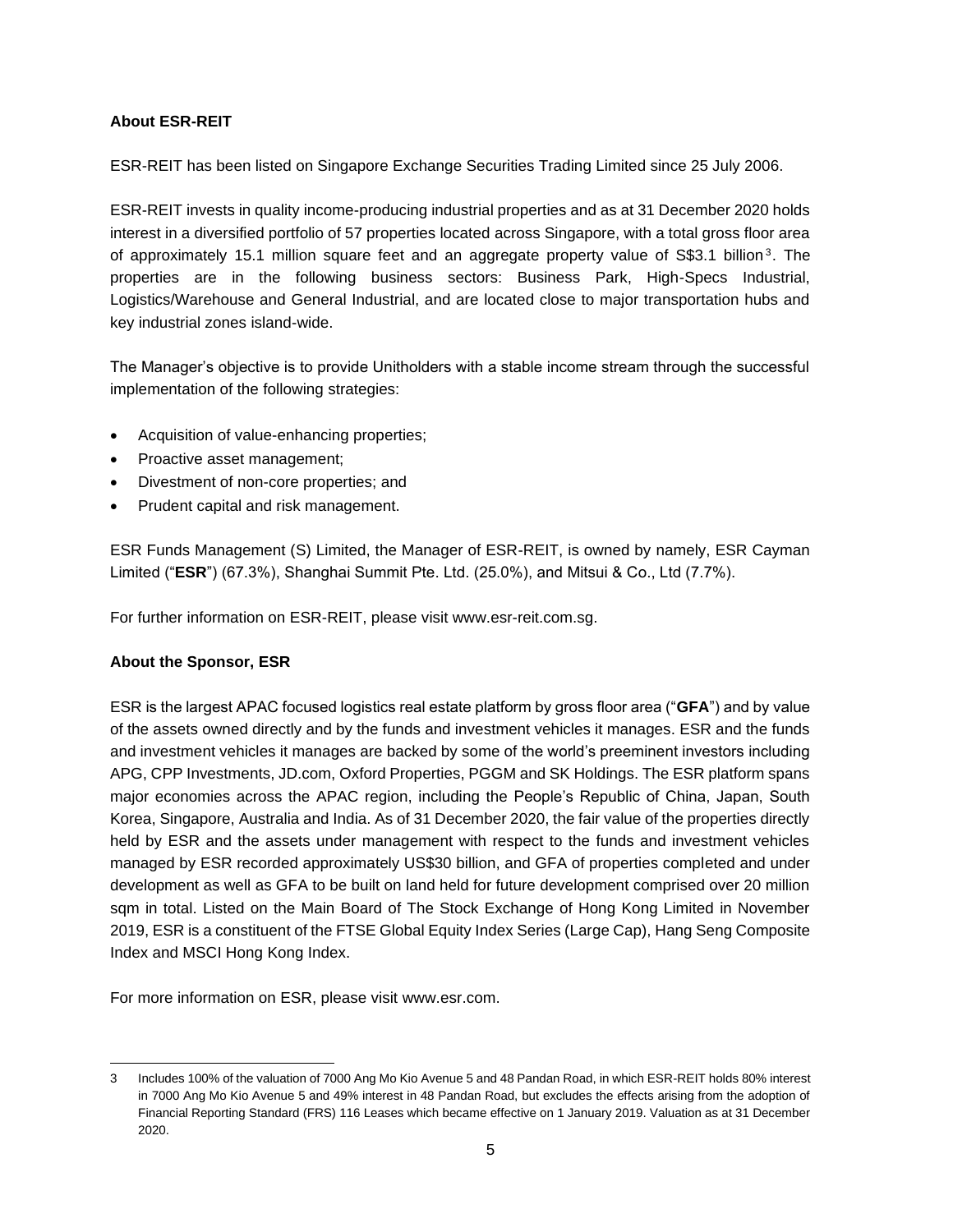#### **Important Notice**

**This announcement is not for publication or distribution, directly or indirectly, in or into the United States and is not an offer of securities for sale or an invitation or offer to acquire, purchase or subscribe for securities in the United States or any other jurisdictions.**

The value of Units and the income derived from them may fall as well as rise. Units are not investments or deposits in, or liabilities or obligations, of the Manager, RBC Investor Services Trust Singapore Limited (in its capacity as trustee of ESR-REIT) (the "**Trustee**"), or any of their respective related corporations and affiliates (individually and collectively "**Affiliates**"). An investment in Units is subject to equity investment risk, including the possible delays in repayment and loss of income or the principal amount invested. Neither ESR-REIT, the Manager, the Trustee nor any of the Affiliates guarantees the repayment of any principal amount invested, the performance of ESR-REIT, any particular rate of return from investing in ESR-REIT, or any taxation consequences of an investment in ESR-REIT. Any indication of ESR-REIT's performance returns is historical and cannot be relied on as an indicator of future performance.

Investors have no right to request that the Manager redeem or purchase their Units while the Units are listed. It is intended that investors may only deal in their Units through trading on the SGX-ST. Listing of the Units on the SGX-ST does not guarantee a liquid market for the Units. This material may contain forward-looking statements that involve assumptions, risks and uncertainties. Actual future performance, outcomes and results may differ materially from those expressed in forward-looking statements as a result of a number of risks, uncertainties and assumptions. Representative examples of these factors include (without limitation) general industry and economic conditions, interest rate trends, cost of capital and capital availability, competition from similar developments, shifts in expected levels of occupancy or property rental income, changes in operating expenses, governmental and public policy changes and the continued availability of financing in amounts and on terms necessary to support ESR-REIT's future business. You are cautioned not to place undue reliance on these forwardlooking statements, which are based on the Manager's current view of future events.

This material is for informational purposes only and does not have regard to your specific investment objectives, financial situation or your particular needs. Any information contained in this material is not to be construed as investment or financial advice and does not constitute an offer or an invitation to invest in ESR-REIT or any investment or product of or to subscribe to any services offered by the Manager, the Trustee or any of the Affiliates.

This announcement is not for release, publication or distribution, directly or indirectly, in or into the United States, European Economic Area, United Kingdom (other than to professional investors), Canada, Japan or Australia, and should not be distributed, forwarded to or transmitted in or into any jurisdiction where to do so might constitute a violation of applicable securities laws or regulations.

ESR-REIT is an unregulated collective investment scheme for the purposes of the FSMA, which has not been authorised or recognised by the United Kingdom Financial Conduct Authority. The promotion of the Units and the distribution of this announcement in the United Kingdom is accordingly restricted by law.

Where the person distributing this announcement is:

(i) a person authorised under FSMA to carry on business in the United Kingdom, this announcement is being communicated only to: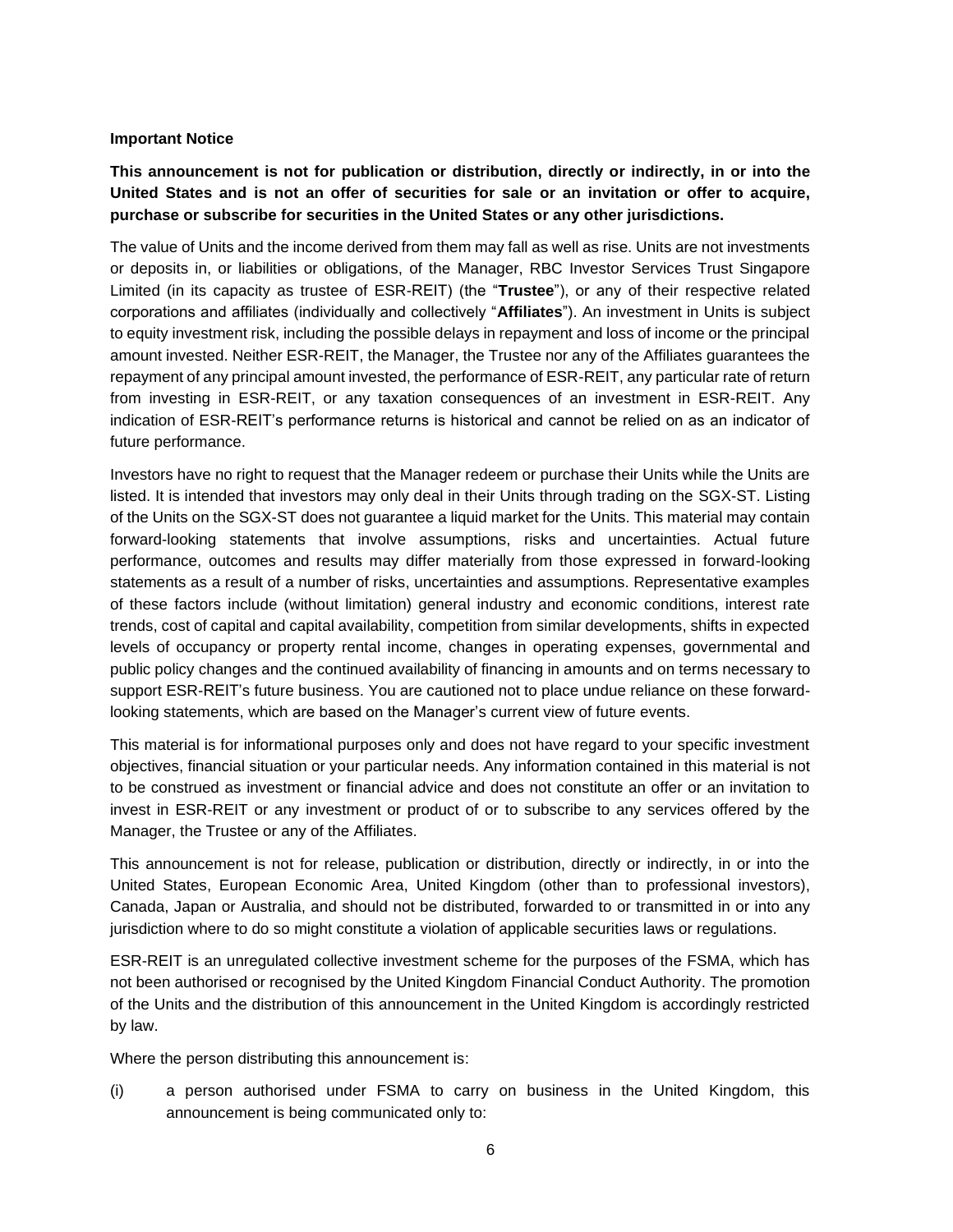- (a) persons outside the United Kingdom;
- (b) firms that are authorised under FSMA and certain other persons who are investment professionals falling within Article 14 of the Financial Services and Markets Act 2000 (Promotion of Collective Investment Schemes) (Exemptions) Order 2001 (as amended) (the "**CIS Promotion Order**");
- (c) high-net-worth companies, unincorporated associations and other bodies within the categories described in Article 22 of the CIS Promotion Order;
- (d) the directors, officers and employees ("**A**") of any person falling within (i)(b)-(c) above ("**B**"), where this announcement is communicated to A in that capacity and where the responsibilities of A, when acting in that capacity, involve A in B's participation in unregulated schemes; or
- (e) persons to whom it may otherwise lawfully be communicated; and
- (ii) a person not authorised under FSMA, this announcement is being communicated only to:
	- (a) persons outside the United Kingdom;
	- (b) firms that are authorised under FSMA or certain other persons who are "investment professionals" falling within Article 19 of the Financial Services and Markets Act 2000 (Financial Promotion) Order 2005 (as amended) (the "**FPO**") and the directors, officers and employees ("**A**") of any such firms and persons ("**B**"), where this announcement is communicated to A in that capacity and where A's responsibilities, when acting in that capacity, involve A in the carrying on by B of controlled activities (as defined in the FPO);
	- (c) high net worth companies, unincorporated associations and other bodies falling within the categories described in Article 49 of the FPO and the directors, officers and employees ("**A**") of any such high net worth companies, unincorporated associations and other bodies ("**B**"), where this announcement is communicated to A in that capacity and where A's responsibilities, when acting in that capacity, involve A in B's engaging in investment activity;
	- (d) certified sophisticated investors falling within Article 50 of the FPO; or
	- (e) persons to whom it may otherwise lawfully be communicated,

(the persons described in (i) or (ii) as relevant, together "**Relevant Persons**").

This announcement should not be communicated, distributed, published or reproduced (in whole or in part) or disclosed by recipients to any other persons in the United Kingdom. Any person in the United Kingdom that is not a Relevant Person should not act or rely on this announcement. The provision of this announcement to, or reliance on it, by any person who is not a Relevant Person is unauthorised and may contravene FSMA, and any such person should return it immediately. Any Relevant Person seeking to rely on this announcement is warned that buying Units may expose the Relevant Person to a significant risk of losing all the property the Relevant Person invested. If a Relevant Person is in doubt about the Units the Relevant Person should consult a person authorised under FSMA who specialises in advising on such investments. The Manager is not authorised to carry on investment business in the UK and prospective investors are advised that all, or most, of the protections afforded by the UK regulatory system will not apply to any investment in the ESR-REIT and that compensation will not be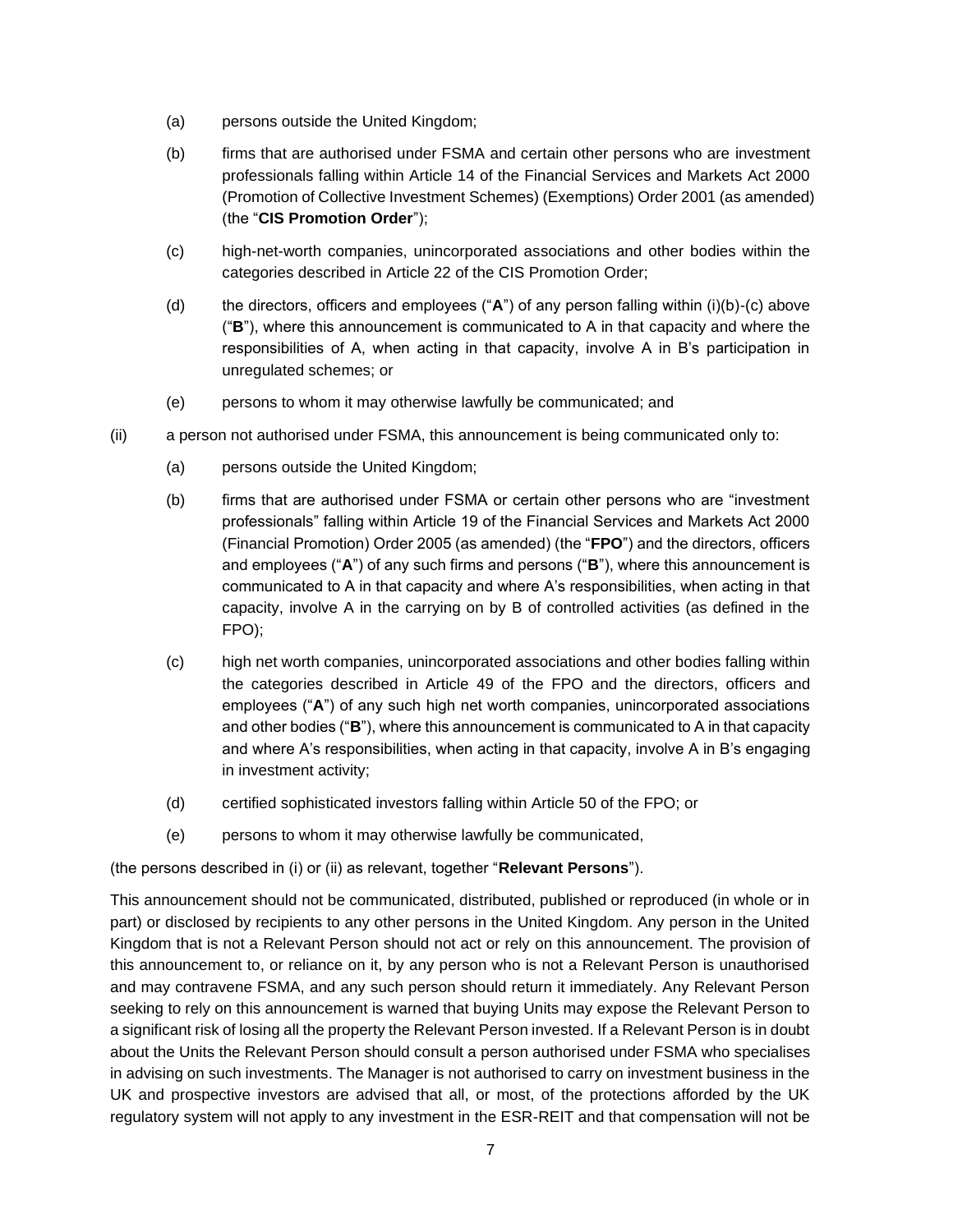available under the UK Financial Services Compensation Scheme.

The Units are not intended to be offered, sold or otherwise made available to and should not be offered, sold or otherwise made available to any retail investor in the United Kingdom. For these purposes, a retail investor means a person who is one (or more) of: (a) a retail client (as defined in point (7) of Article 2(1) of the UK Markets in Financial Instruments Regulation (defined below)) who is not a professional client; or (b) a customer, where that customer would not qualify as a professional client. For these purposes the term "customer" means a customer within the meaning of the provisions of FSMA and any rules or regulations made under FSMA which were relied on immediately before 23:00 (GMT) on 31 December 2020 to implement Directive (EU) 2016/97 of the European Parliament and of the Council of 20 January 2016 on insurance distribution. Consequently, no key information document required by the UK PRIIPS Regulation (defined below) for offering or selling the Units or otherwise making them available to retail investors in the United Kingdom has been prepared and therefore offering or selling Units or otherwise making them available to any retail investor in the United Kingdom may be unlawful under the UK PRIIPS Regulation.

This announcement does not constitute an offer document or an offer of transferable securities in the United Kingdom to which section 85 of FSMA or article 3(1) of the UK Prospectus Regulation (defined below) applies and should not be considered as a recommendation that any person should subscribe for or purchase any Units. The Units will not be offered or sold to any person in the United Kingdom except in circumstances which have not resulted and will not result in an offer to the public in contravention of section 85(1) of FSMA or article 3(1) of the UK Prospectus Regulation.

For these purposes: (a) the phrase "an offer to the public" in relation to any offer of Units in the United Kingdom means the communication to persons in any form and by any means, presenting sufficient information on the terms of any offer and any Units to be offered, so as to enable an investor to decide to purchase any Units; (b) the phrase "UK Prospectus Regulation" means Regulation (EU) 2017/1129 of the European Parliament and of the Council of 14 June 2017 on the prospectus to be published when securities are offered to the public or admitted to trading on a regulated market, and repealing Directive 2003/71/EC; (c) the phrase "UK Markets in Financial Instruments Regulation" means Regulation (EU) No. 600/2014 of the European Parliament and of the Council of 15 May 2014 on markets in financial instruments and amending Regulation (EU) No 648/2012; and (d) the phrase "UK PRIIPS Regulation" means Regulation (EU) No 1286/2014 of the European Parliament and of the Council of 26 November 2014 on key information documents for packaged retail and insurance-based investment products, provided that references to the "UK Prospectus Regulation", the "UK Markets in Financial Instruments Regulation" and the "UK PRIIPS Regulation" shall be construed as a reference to that legislation as it forms part of domestic law pursuant to section 3 of the European Union (Withdrawal) Act 2018 (as amended), and shall also be construed in accordance with any regulations made under that Act in relation to that legislation, in each case from the time when that legislation so forms part of domestic law, where the phrase "domestic law" has the meaning given in that Act.

For the purposes of marketing (as defined in the UK Alternative Investment Fund Managers Regulations 2013 (as amended) (the "**UK AIFM Regulations**") the Units to investors domiciled in or with a registered office in the UK, the Manager (as an AIFM for the purposes of the UK AIFM Regulations) intends to rely on the UK's national private placement regime pursuant to Article 59 of the UK AIFM Regulations.

Any Relevant Persons who wish to invest in the Units must qualify as a "professional investor" under the UK AIFM Regulations. Units are not offered to investors in the UK who are not professional investors. Neither ESR-REIT nor the Manager is subject to supervision by the competent authorities of the UK.